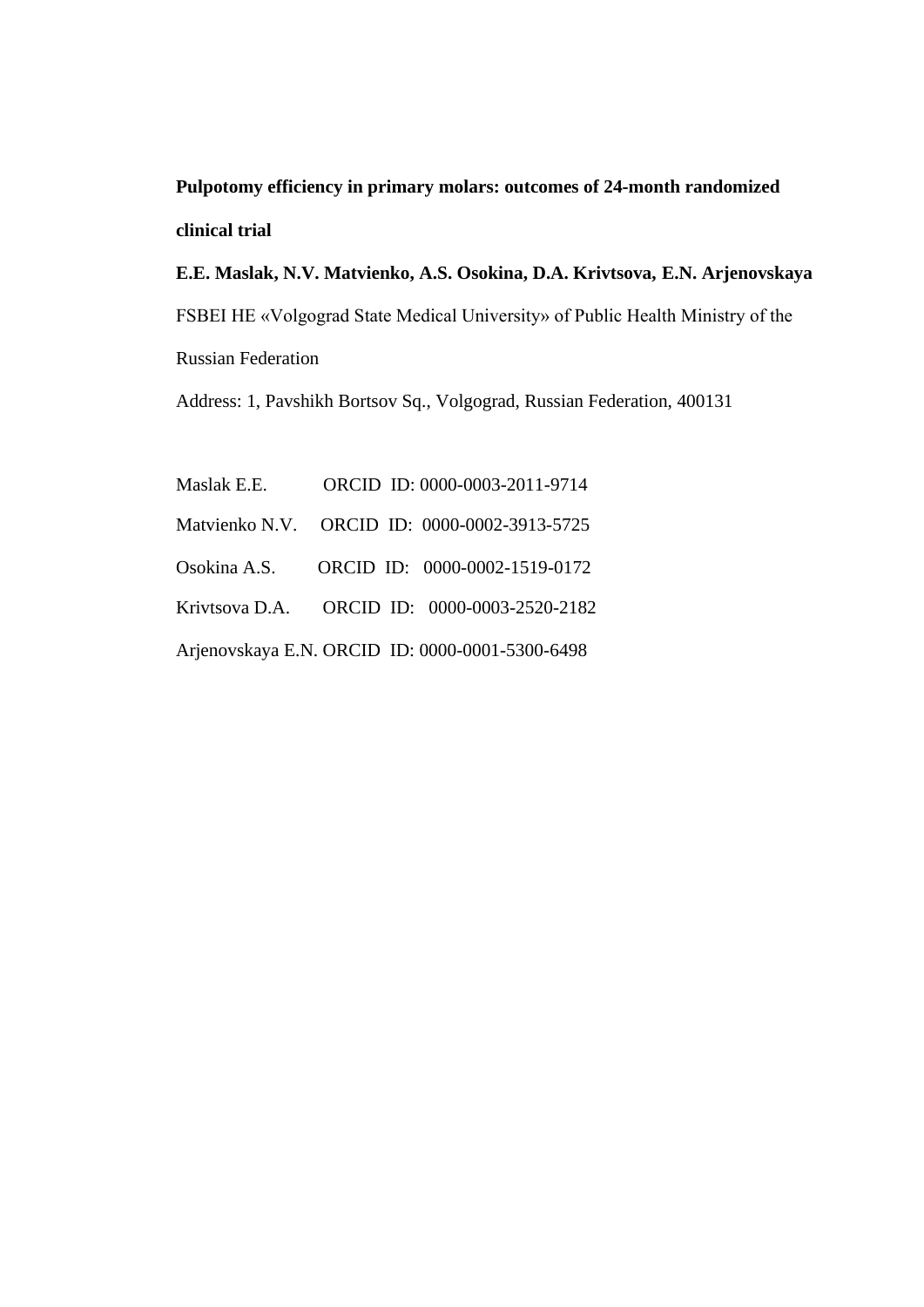## **PULPOTOMY EFFICIENCY IN PRIMARY MOLARS: OUTCOMES OF 24- MONTH RANDOMIZED CLINICAL TRIAL**

**E.E. Maslak, N.V. Matvienko, A.S. Osokina, D.A. Krivtsova, E.N. Arjenovskaya Summary.** The aim of the study was to assess comparative efficiency of 3 different preparations usage for pulpotomy in primary molars in children. The randomized prospective clinical trial in the parallel groups was conducted and 58 children aged 3-9 years (mean age 6.6±0.2 years) participated. 105 primary molars with reversible pulpitis were randomized into 3 groups: in the 1<sup>st</sup> group ( $n=35$ ) pulpotomy was applied using pulpotec (Pulpotec, Produits Dentaires SA, Switzerland), in the  $2<sup>nd</sup>$  group (n=34) – using mineral trioxide aggregate (PD МТА white, Produits Dentaires SA, Switzerland), in the 3<sup>rd</sup> group (n=36) – using formocresol (Pulpevit #3, VladMiVa, Russia). After 24 months clinical efficiency of pulpotomy was high (97%) in all groups. Radiographic efficiency was 94.3% in the 1<sup>st</sup> group, 91.2% in the 2<sup>nd</sup> group, 83.3% in the 3<sup>rd</sup> group (p $>0.05$ ). According to radiography the treatment outcomes of pulpotec use were higher compared with MTA and formocresol but without statistical significance.

**Key words**: pulpotomy, primary molars, pulpotec, MTA, formocresol

Pulpitis in primary teeth is a cause for majority children's visits to dentists [5]. The methods of vital and devital pulp amputation are most often applied for pulpitis treatment in primary teeth in children [1]. However, according to the data of the majority of the authors the devital pulpotomy has low effectiveness [4,7]. Vital pulp amputation (pulpotomy) is considered to be one of the main methods for pulpitis treatments in primary teeth [6]. Different preparations are used at pulpotomy application: formocresol,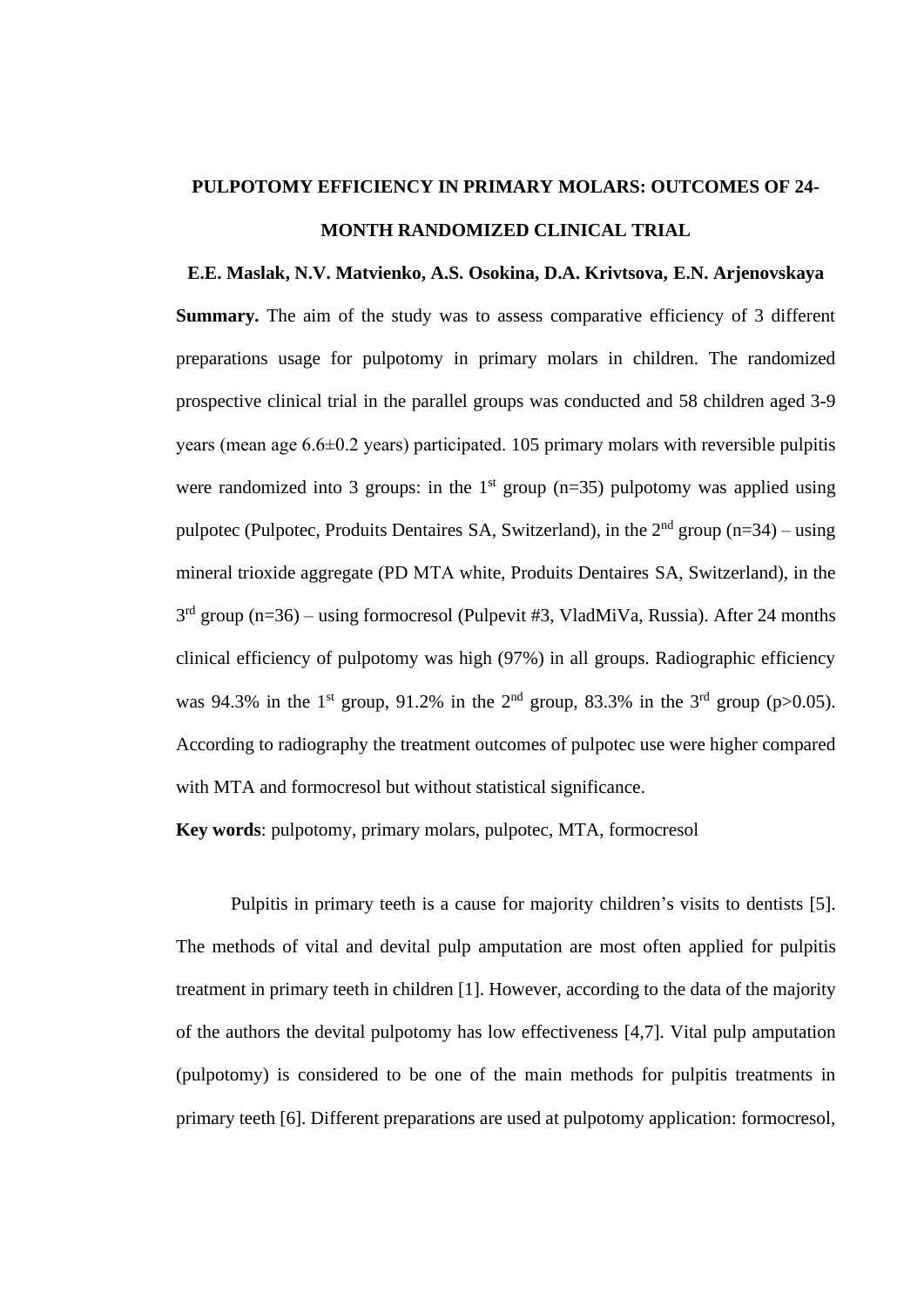mineral trioxide aggregate (MTA), ferric sulfate, pulpotec, biodentine, sodium hypochlorite etc. [3,9,11]. The data on the efficiency of different preparations usage at pulpotomy application are conflicting, further research grounded on evidence-based medicine is needed [8,10,12].

The aim of the current study was the assessment of comparative efficiency of three different preparations used for pulpotomy in primary molars in children.

**Material and methods.** The permission of Regional Research Ethic Committee was obtained for performing randomized prospective clinical trial in parallel groups (Protocol #94/1, 07.09.2015). The study was conducted in Children's Clinical Dental Polyclinic #2, Volgograd. 58 children aged 3-9 years (mean age 6.6±0.2 years), in whom reversible pulpitis (initial pulpitis or chronic pulpitis, codes К.04.01 or К.04.03, according to the International Classification of Diseases,  $10<sup>th</sup>$  Revision) had been detected in primary molars, were included into the study. Written informed consents of the legal representatives were obtained for children's participation in the study. A random number table and sealed non-transparent numbered envelopes were used for randomization of 105 cases of reversible pulpitis in primary molars (59 were the first molars, 46 – the second molars) into 3 groups for treatment by pulpotomy. In the  $1<sup>st</sup>$  group (n=35) pulpotomy was done by using Pulpotec (Produits Dentaires SA, Switzerland), in the  $2<sup>nd</sup>$  group (n=34) – MTA (PD MTA White, Produits Dentaires SA, Switzerland), in the  $3<sup>rd</sup>$  group (n=36) – formocresol (Pulpevit #3, VladMiVa, Russia). All preparations were applied in accordance with the manufacturer's instructions. Liners of glass ionomer cement (Fuji-IX, GC, Japan), adhesive system (Contax, DMG, Germany) and light cure composite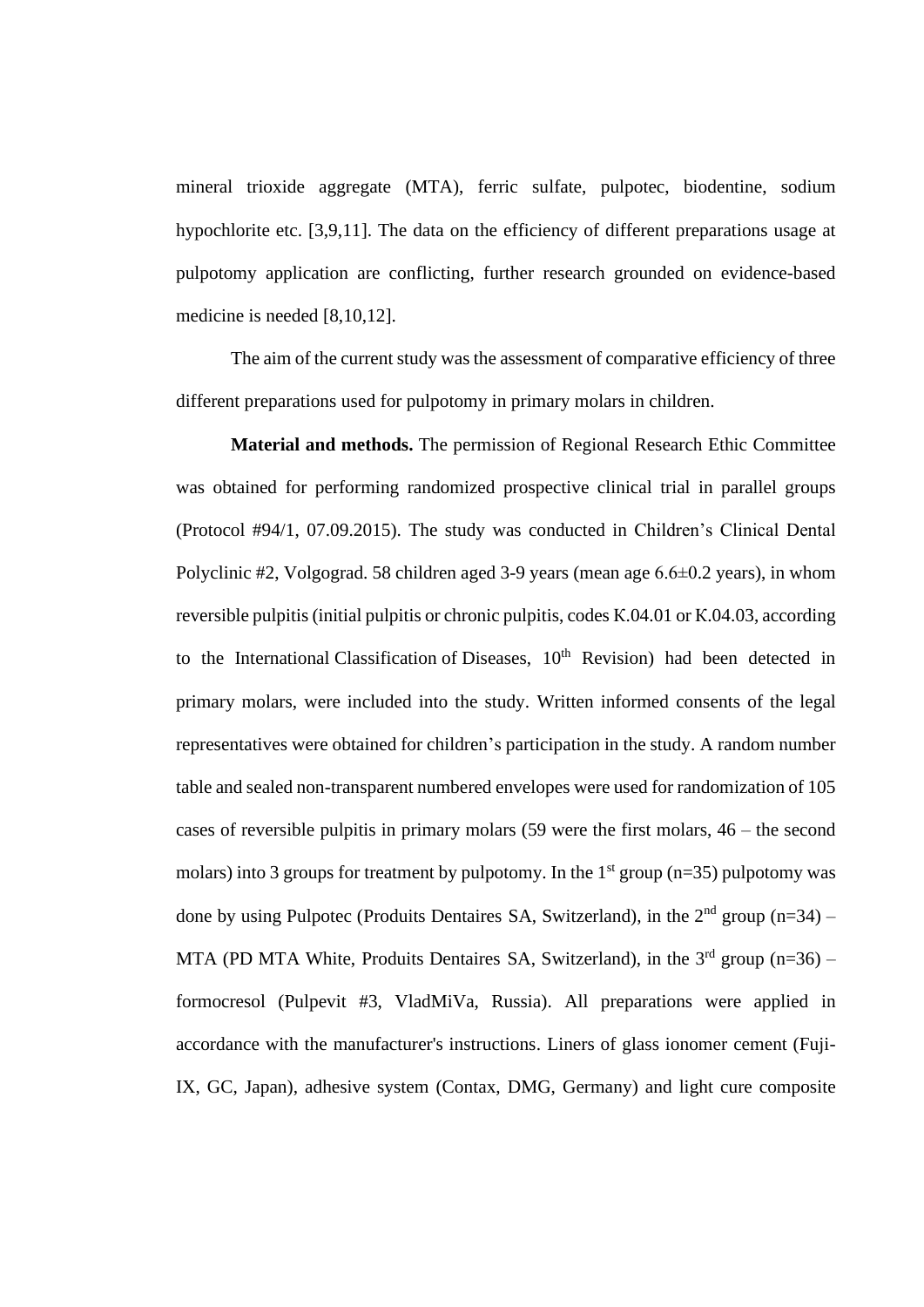(EcuSphere, DMG, Germany) were used for molars' restorations in all the cases. Followup examinations of the children were performed after 6, 12, 18 and 24 months. The statistical analysis consisted in calculating proportions (%), mean-values and standard errors (M±m), chi-square criterion for the assessment of the difference significance.

**Results and discussion.** The examinations after 6 and 12 months revealed clinical success of pulpotomy in all the cases. According to the radiographic data after 12 months signs of periodontium pathology were revealed in 1-2 cases in each group [2]. The main outcomes of pulpitis treatment in children after 24 months are presented in the table.

Table. The results of pulpotomy in primary molars in children during 24 months follow-ups

| Characteristics                              | Number $(\%)$ in the groups: |             |             |
|----------------------------------------------|------------------------------|-------------|-------------|
|                                              | $1st$ group                  | $2nd$ group | $3rd$ group |
|                                              | $(n=35)$                     | $(n=34)$    | $(n=36)$    |
| Natural tooth exfoliation                    | 6(17.1)                      | 3(8.8)      | 4(11.1)     |
| Tooth extraction due to apical periodontitis | 0(0.0)                       | 1(2.9)      | 1(2.8)      |
| Tooth extraction due to trauma               | 1(2.8)                       | 0(0.0)      | 0(0.0)      |
| Pathological signs on x-rays                 | 2(5.7)                       | 3(8.8)      | 6(16.7)     |
| Clinical efficiency                          | 34(97.1)                     | 33(97.0)    | 35(97.2)    |
| Radiographical efficiency                    | 33 (94.3)                    | 31(91.2)    | 30(83.3)    |

Natural exfoliation of the treated primary molars and permanent premolars eruption were registered in 13 (12.4%) cases, mainly after 18-24 months after the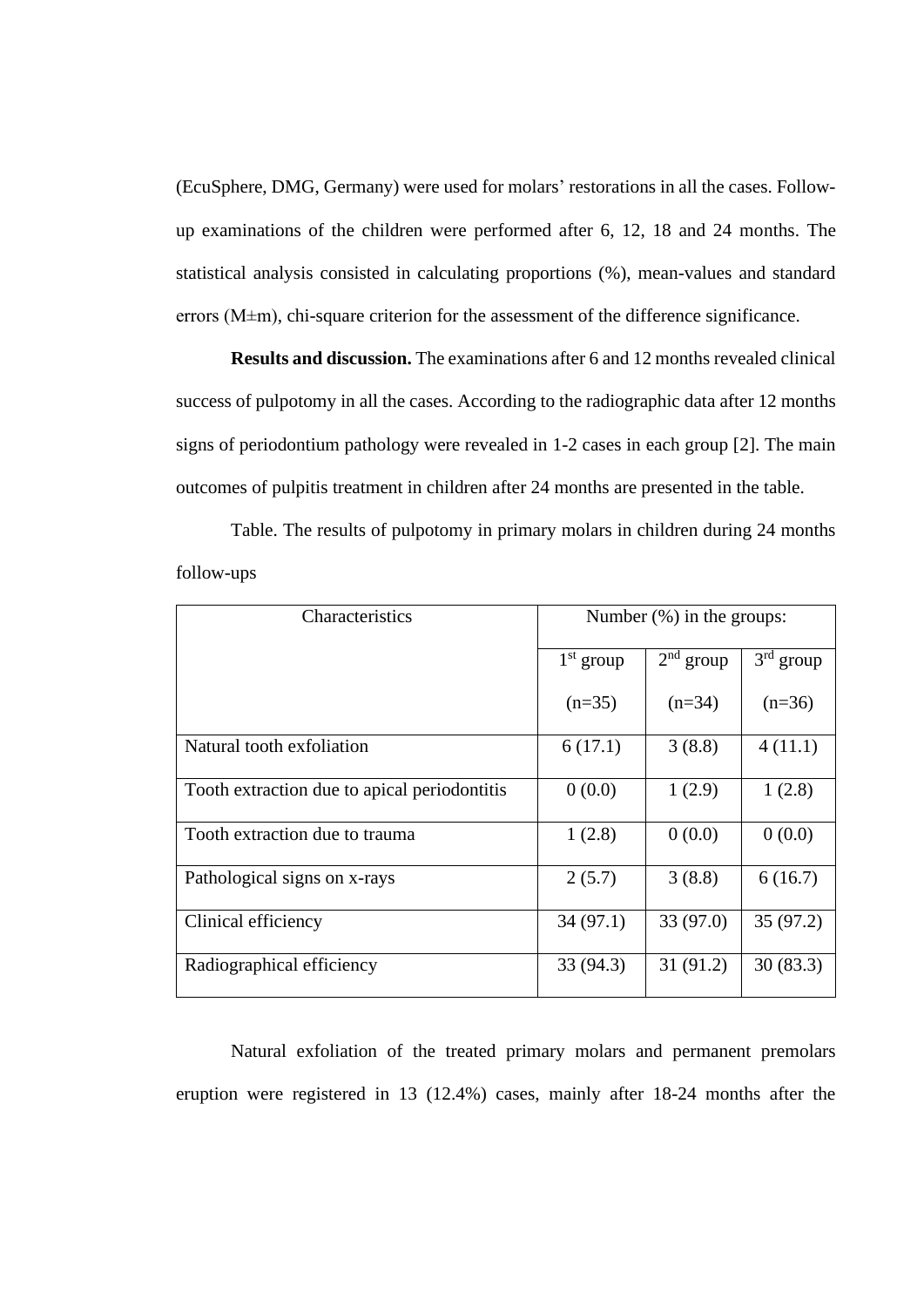treatment, in the children aged 8-11 years (mean age 9.1±0.3 years). Among exfoliated primary teeth, 10 were the first molars and 3 were the second molars which presented 16.9% and 6.5% relatively to the total numbers of the treated first and second molars. According to the parents' information, the children did not have any complaints and complications during these teeth exfoliation. The examination revealed corresponding erupted permanent teeth without any abnormality in their structure. Healthy symmetrical primary molars were replaced by their permanent successors at the same time as the teeth treated by pulpotomy. After 24 months physiological root resorption was noticed on xrays in 24 (22.8%) treated primary molars which corresponded to the children's age. Thus, pulpotomy did not affect the timing of primary teeth replacement.

Clinical examination of the children after 18 and 24 months revealed no complaints in children; gingiva in the area of the treated teeth had normal color and consistency, percussion and palpation were painless. Insignificant darkening of treated teeth crowns was noticed in the  $2<sup>nd</sup>$  group (60.6% of the cases). The majority (90.5%) of the restorations were without any disturbance (90.5%) or had minor defects (7.6%) of marginal integrity, surface structure or anatomical form which did not need fillings replacement; secondary caries was not revealed. After 18 months we registered the extraction (due to apical periodontitis, according to parental information) of one tooth in the  $2<sup>nd</sup>$  group, after 24 months – the extraction (due to trauma, according to medical records) of one tooth in the  $1<sup>st</sup>$  group. Radiographical examination after 18 months revealed significant radiolucency in periapical area of the treated molar in one case in the 3<sup>rd</sup> group; the child was referred for tooth extraction apropos inflammatory cyst. After 24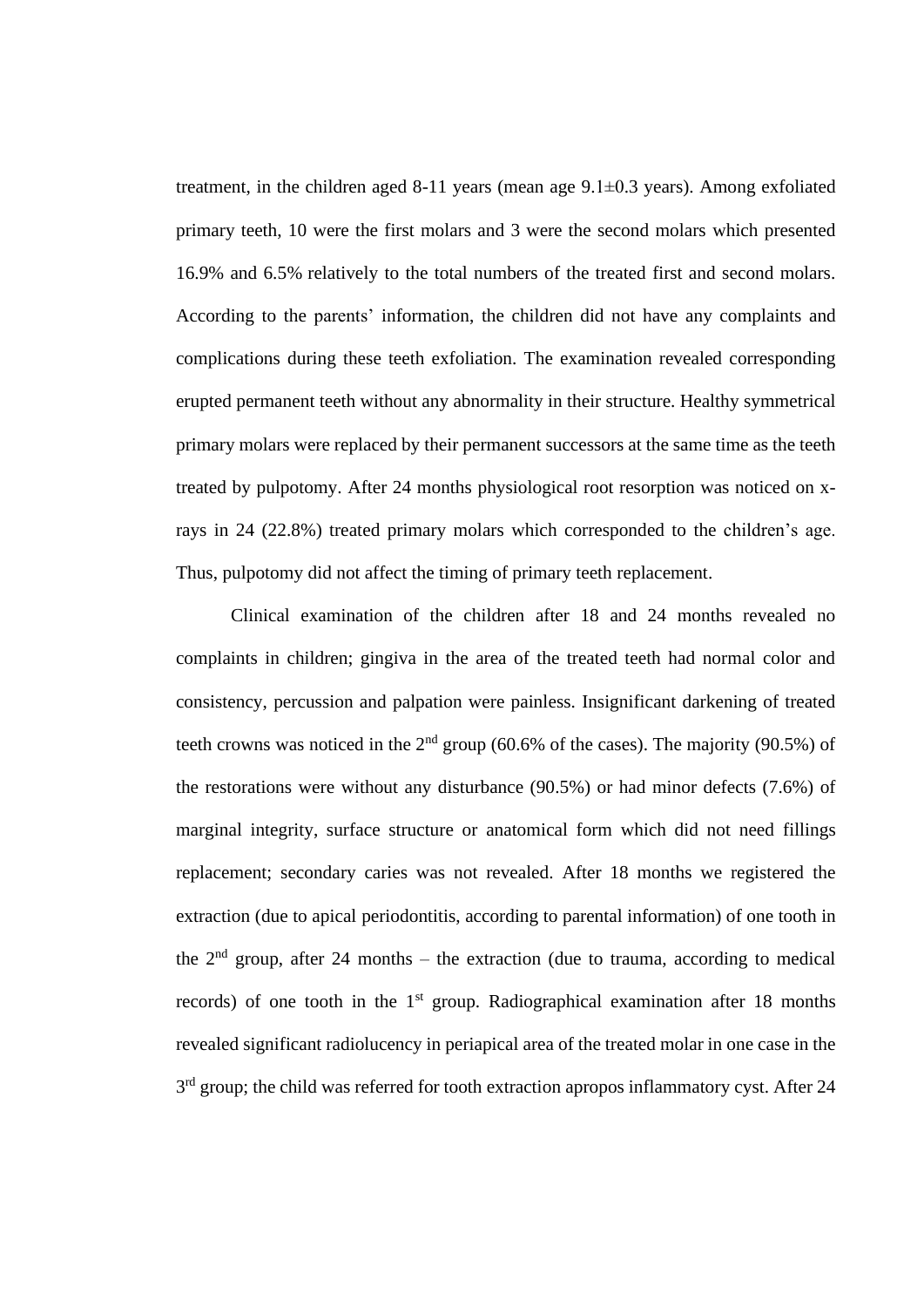months the signs of pathology on x-rays (periodontal ligament space increase, internal or external root resorption, and the increase of radiographic radiolucencies in furcation area) were revealed in the 1<sup>st</sup> group in 5.7% cases, in the  $2<sup>nd</sup>$  group – 8.8% cases, in the 3<sup>rd</sup> group – 16.7% cases ( $p > 0.05$ ). Therefore, after 24 months the clinical efficiency of pulpotomy represented by the number of primary teeth saved till natural exfoliation reached 97% in all the groups. Radiographical efficiency was 94.3% in the  $1<sup>st</sup>$  group, 91.2% in the 2<sup>nd</sup> group, 83.3% in the 3<sup>rd</sup> group (p > 0.05).

**Conclusions.** Pulpotomy is an effective method of pulpitis treatment in primary molars in children. Pulpotomy did not significantly affect natural exfoliation of treated primary molars and the eruption of corresponding permanent premolars. According to the radiographical data, the pulpotomy outcomes after pulpotec usage were higher compared with MTA and formocresol, but without statistical significance.

## **REFERENCES**

- 1. Maslak E.E. [i dr.]. E`ffektivnost` pul`potomii vo vremenny`x zubax u detej: obzor literatury` // Volgogradskij nauchno-medicinskij zhurnal. – 2018. - №4. – S.12-14.
- 2. Maslak E.E. [i dr.]. Rezul`taty` vital`noj pul`potomii vo vremenny`x molyarax u detej v vozraste 3-9 let: 12-mesyachnoe randomizirovannoe issledovanie // Stomatologiya detskogo vozrasta i profilaktika. – 2019. – T.19, №4. – S.37-43.
- 3. Shakovecz N.V., Romanova O.S. Rezul`taty` vital`noj pul`potomii pri lechenii pul`pita vremenny`x zubov // Dental Forum. – 2015. –  $\mathcal{N}_2$  4. – S. 96.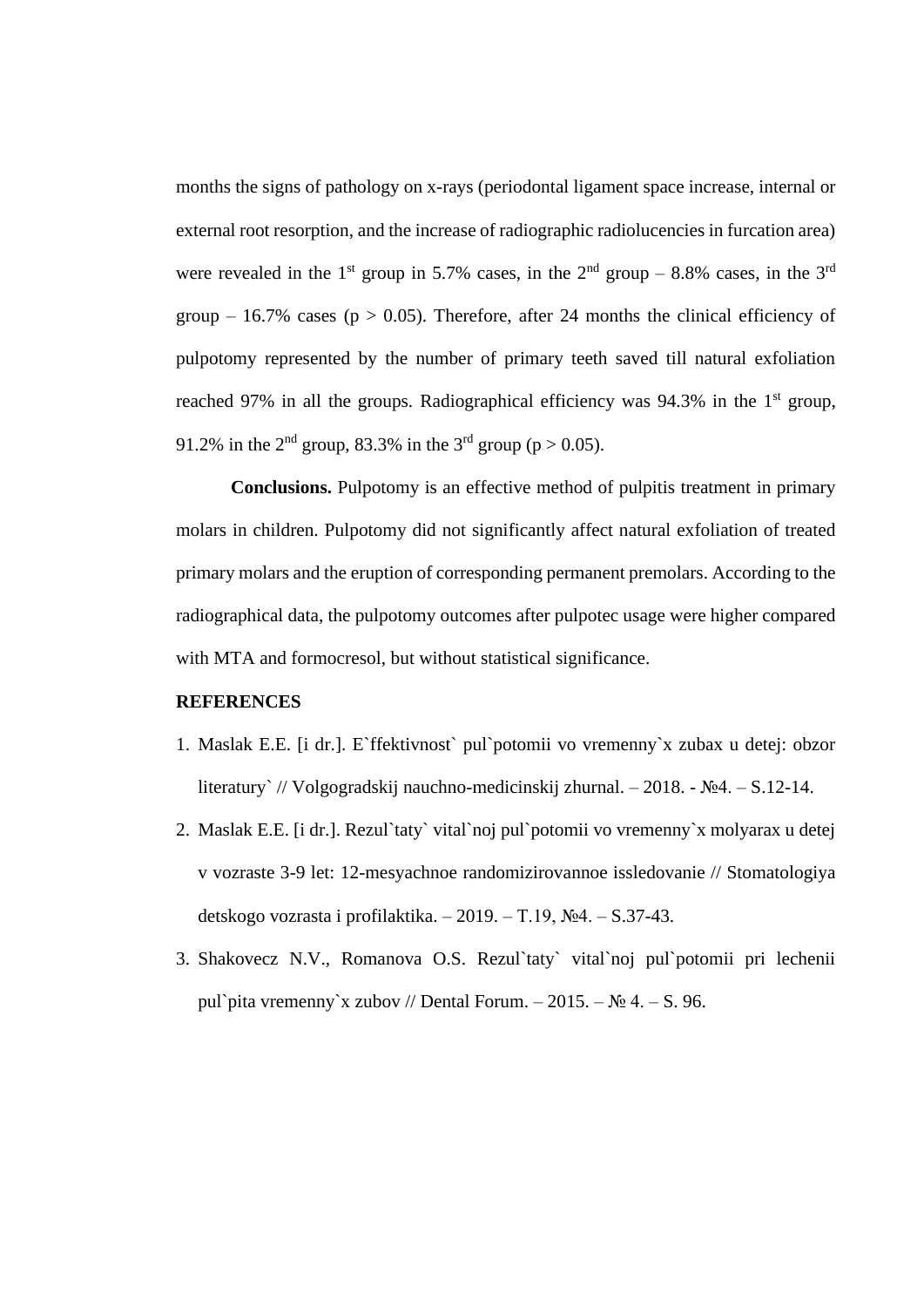- 4. Shevchenko O.L., Antonova A.A. Obosnovanie e`ffektivnosti primeneniya razlichny`x preparatov dlya lecheniya pul`pita vremenny`x zubov // E`ndodontiya Today. – 2019. – T.17,  $N<sub>2</sub>$ . – S.3-7.
- 5. Shiryak T.Yu., Saleev R.A. Optimizaciya lecheniya pul`pita vremenny`x zubov metodom vital`noj pul`potomii // Stomatologiya. – 2016. – T. 95,  $\mathcal{N}_2$  6. – S. 80.
- 6. [Bossù](https://pubmed.ncbi.nlm.nih.gov/?term=Boss%C3%B9+M&cauthor_id=32204501) M. [et al.]. Different pulp dressing materials for the pulpotomy of primary teeth: a systematic review of the literature. J Clin Med. 2020;9(3):838.
- 7. Maslak E. [et al.]. Survival of primary molars after pulpotomy in 1-7-year-old children // Int. Dent. J. – 2017. – Vol.67, Suppl. 1. – P. 230-231.
- 8. Mythraiye R. [et al.]. [Evaluation of the clinical and radiological outcomes of](https://pubmed.ncbi.nlm.nih.gov/31404393/)  pulpotomized primary [molars treated with three different materials: Mineral Trioxide](https://pubmed.ncbi.nlm.nih.gov/31404393/)  Aggregate, Biodentine, and [Pulpotec. An in-vivo study](https://pubmed.ncbi.nlm.nih.gov/31404393/) // Cureus. – 2019. – Vol.11(6):e4803.
- 9. [Rajasekharan S.](https://www.ncbi.nlm.nih.gov/pubmed/?term=Rajasekharan%20S%5BAuthor%5D&cauthor=true&cauthor_uid=26863893) [et al.]. Efficacy of three different pulpotomy agents in primary molars: a randomized control trial  $//$  [Int Endod J.](https://www.ncbi.nlm.nih.gov/pubmed/26863893)  $-2017. - Vol.50(3)$ .  $- P.215-228$ .
- 10. [Smaïl-Faugeron V.](https://www.ncbi.nlm.nih.gov/pubmed/?term=Sma%C3%AFl-Faugeron%20V%5BAuthor%5D&cauthor=true&cauthor_uid=29852056) [et al.]. Pulp treatment for extensive decay in primary teeth // [Cochrane Database Syst Rev.](https://www.ncbi.nlm.nih.gov/pubmed/29852056) – 2018. – Vol.5(5):CD003220.
- 11. [Stringhini Junior E.](https://www.ncbi.nlm.nih.gov/pubmed/?term=Stringhini%20Junior%20E%5BAuthor%5D&cauthor=true&cauthor_uid=25833280), [Vitcel M.E.](https://www.ncbi.nlm.nih.gov/pubmed/?term=Vitcel%20ME%5BAuthor%5D&cauthor=true&cauthor_uid=25833280), [Oliveira L.B.](https://www.ncbi.nlm.nih.gov/pubmed/?term=Oliveira%20LB%5BAuthor%5D&cauthor=true&cauthor_uid=25833280) Evidence of pulpotomy in primary teeth comparing MTA, calcium hydroxide, ferric sulphate, and electrosurgery with formocresol // [Eur Arch Paediatr Dent.](https://www.ncbi.nlm.nih.gov/pubmed/25833280) – 2015. – Vol.16(4). – P.303-312.